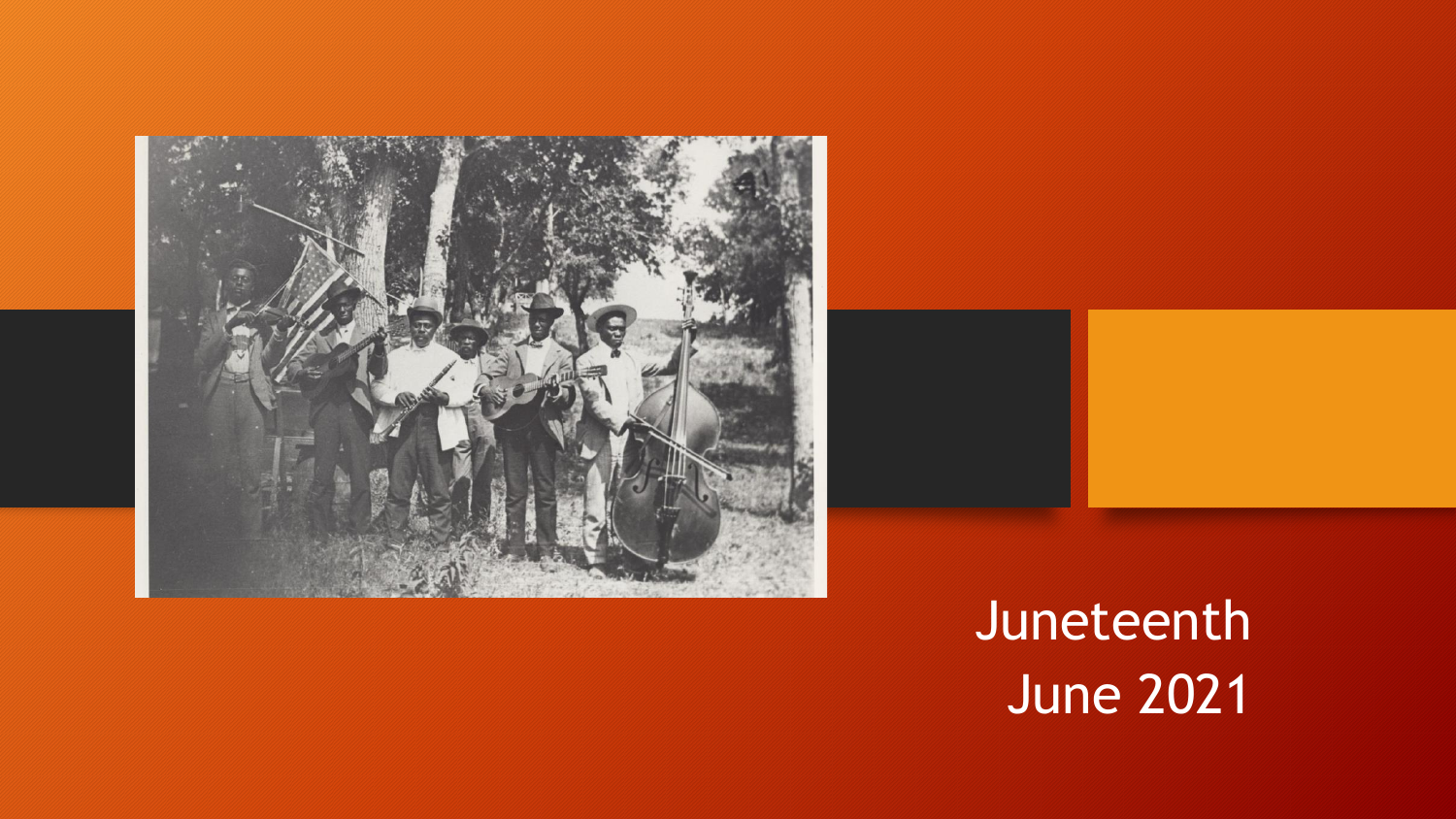## **History**



- The Emancipation Proclamation had taken effect on January 1, 1863, which declared more than 3 million slaves living in Confederate States to be free.
- More than 2 years would pass, however, before the news reached African Americans living in Texas.
- On June 19, 1865 2,000 Union troops arrived in Galveston Bay, Texas where the states residents finally learned that slavery had been abolished.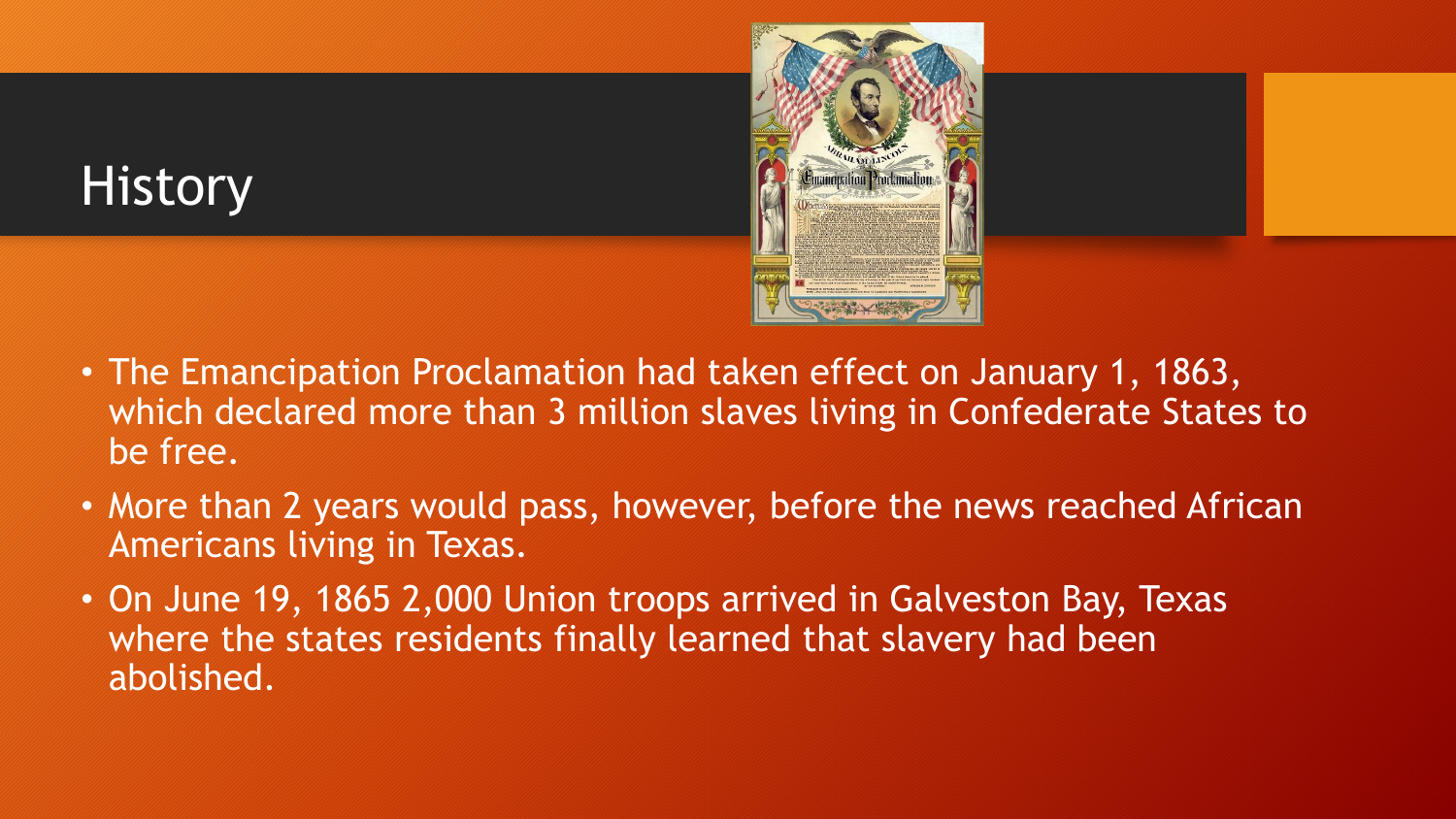## **History**



- Despite the announcement, Texas slave owners weren't too eager to part with what they felt was their property. When freed people tried to leave, many of them were beaten, lynched, or murdered.
- In 1979, Texas became the first state to make Juneteenth an official holiday. Today, 47 states recognize Juneteenth as a state holiday, while efforts to make it a national holiday have so far stalled in Congress.
- Celebrations waned during the era of Jim Crow Laws until the civil rights movement, when the Poor People's march took place led by Martin Luther King.
- The march brought Juneteenth back to the forefront, and when march participants took the celebrations back to their home states, the holiday was reborn.